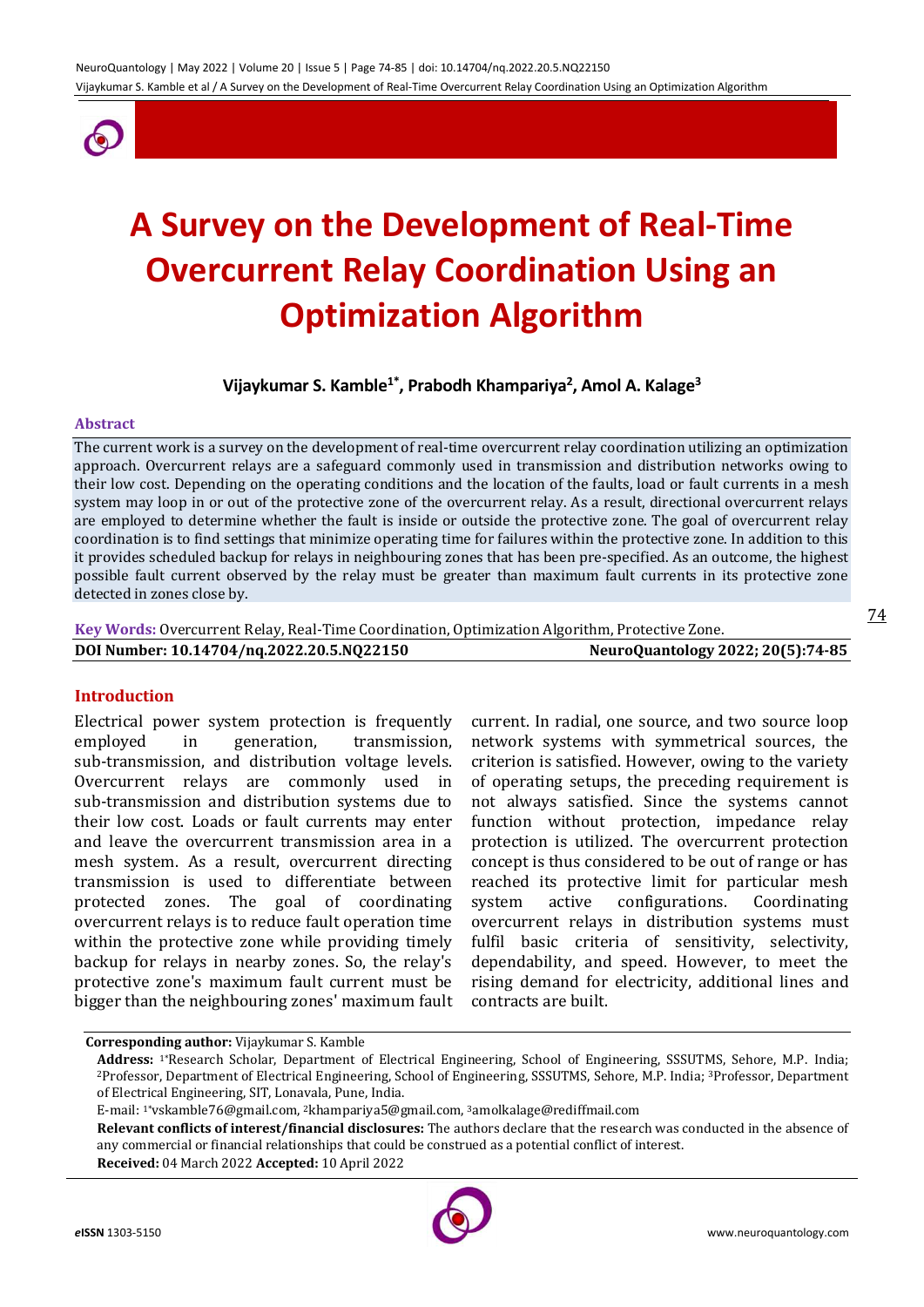This contributes to the dynamic distribution system. So coordination is harder. Overcurrent relay coordination using a real-time optimization technique resulted in quicker fault extinction, less false tripping, and improved season-to-season fault extinction delay.

# **Literature Survey**

Various optimization strategies have been used recently to solve the directional overcurrent relay coordination issue. Originally, before computers, optimization issues were manually computed using big and sophisticated computations, which increased both time and error. Some metaheuristic techniques are now used, making the answer more precise and dependable. The working time of the relay must be reduced to ensure reliable network functioning. This need prompted researchers to work on it.

Abdelhamid, M. et al. (2021) [1] proposed an improved Bonobo optimization algorithm (IBO) to solve the problem of directional overcurrent relay (DOCR) optimal coordination. This issue impacted power grid security. It's a nonlinear, restricted optimization problem. IBO uses Levy flight distribution and three leader chooser to enhance the original Bonobo optimization method (BO). BO and IBO were used to create two DOCR solutions. With the operational restrictions, the fifteen bus and thirty bus test networks were employed to verify BO and IBO. They compared the IBO algorithm's findings to the BO algorithm, as well as other well-known algorithms. The findings proved the suggested IBO algorithm's superiority over existing methods in reducing total relay operating time for optimum DOCR coordination.

Ahmadi, S.A. et al. (2016) [2] investigated to find the evolutionary algorithm which generates Time Setting Multipliers (TSMs). They thought the overcurrent relays' properties would help TSM and coordination. The coordination difficulty was overcome using artificial intelligence. The HSS algorithm was used to choose the overcurrent relays' TSMs. The HSS result was compared to the genetic algorithm utilized in earlier research. Greater coordination is shown by HSS and relay characteristics in the sample network simulation.

Alam, M.N. et al. (2018) [3] An online adaptive protection coordination scheme based on numerical relays for directional overcurrent (DOCRs) and a commercial AMPL based IPOPT solver was proposed. The suggested methodology employs Intelligent Electronic Devices (IEDs) and a communication channel that can provide real-time system data and relay configuration. The provided technique can manage load, generation, and line losses in a system. Miscoordination caused by DG injections is also clarified. The suggested technique was tested on the IEEE 14 - bus system (with and without DG). The proposed technique increased overall system dependability by lowering the amount of energy not provided. They were matched up against the GAMS-based Sparse Nonlinear Optimizer (SNOPT) solver, the OPTI Toolbox-based Interior Point Optimization (IPOPT) solver, the interior-point technique based on MATLAB, as well as the metaheuristic genetic algorithm and differential evolution. The suggested coordination strategy produces excellent results in a short period and so is suited for the adaptive protection system.

Alam, M.N. et al. (2016) [4] presented interior-point method-based protection coordination schemes for coordinating directional overcurrent relays. A novel objective function (NOF) was also designed to reduce the working period of main and backup relays. On two test systems, the suggested solution techniques and objective function were evaluated (one small and one large). For the defined objective function, the performance of the suggested method is compared to that of the genetic algorithm, differential evolution, and two-hybrid algorithms. NOF's protective coordination outcomes outperformed those of other objective functions that have been compared in the literature.

Al-Roomi, A.R. et al. (2016) [5] developed a new hybrid algorithm with some additional sub-algorithms to solve the IEEE 6 bus test system. They also investigated electromechanical and static DOCRs numerically. For convenience, all investigations in the literature were confined to DOCRs that were numerical, static, or electromechanical. It is possible to utilize electromechanical or static relays as a second wall of defence instead of merely tossing them in the worst-case scenario, every bus would have two primary DOCRs that also functioned as backup DOCRs for other buses. That is, the problem's dimension is doubled, making an efficient solution difficult.

Asadi, M.R. et al. (2009) [6] used a new approach for optimal coordination of OC relays based on a particle swarm algorithm. They optimised the overcurrent relays' TSM (time setting multiplier) and PSM (plug setting multiplier). Because most over current relays only accept discrete values like

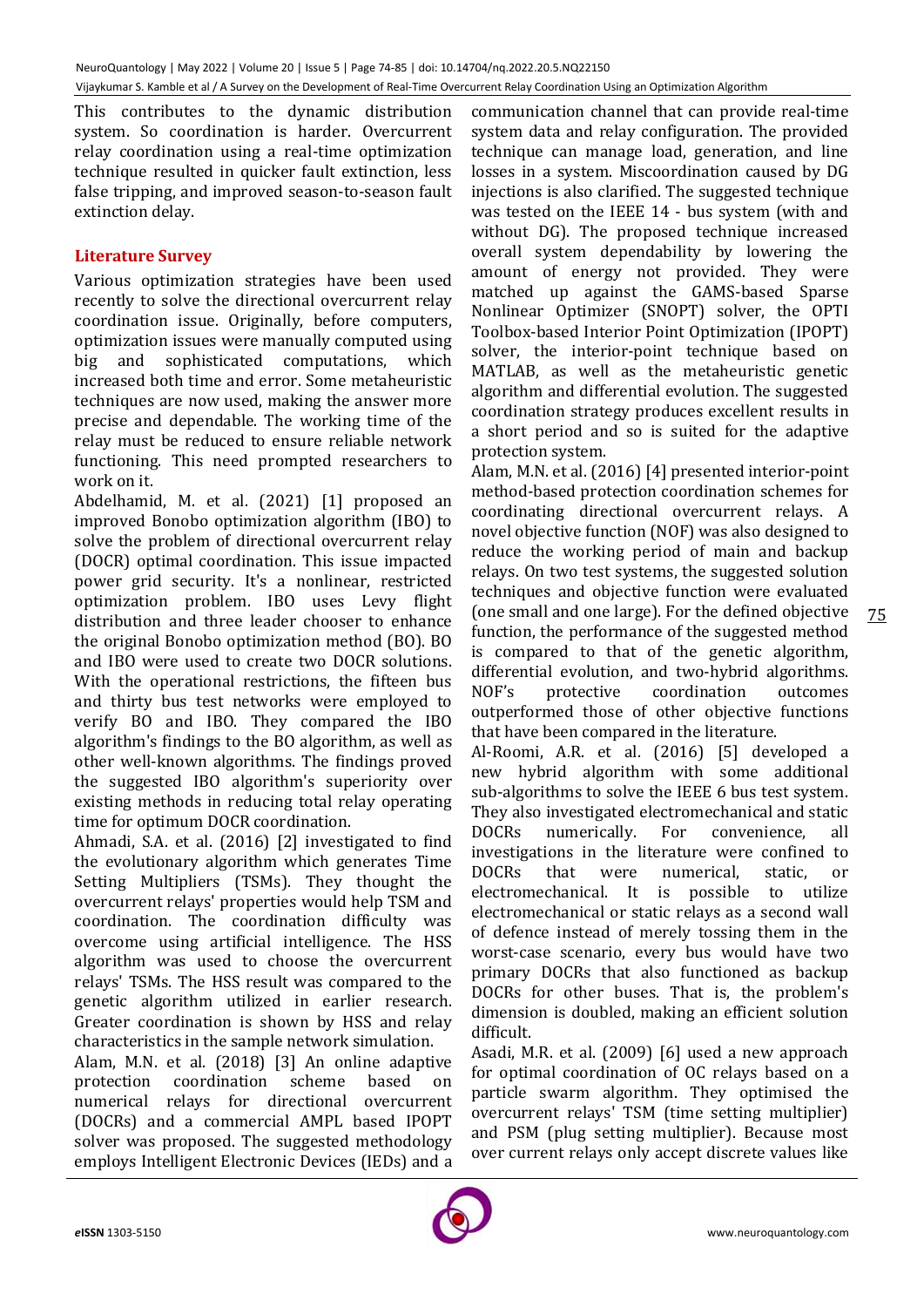TSM and PSM, final responses are altered to the discrete form. Their approach included quantizing the replies as part of the optimization process, resulting in optimized discrete TSMs and PSMs. The paper's originality was handling miscoordination difficulties for both continuous and discontinuous TSM and PSM. The findings were positive and proved to be a valuable tool for coordinating OC relays.

Bakhshipour, M. et al. (2021) [7] proposed based on phasor measurement units (PMUs) data, a novel protective logic for optimal coordination of overcurrent relays measure optical sequence power at two small stations hundreds of miles apart, which are synchronised with a GPS satellite system. Control centres and/or sub-channels collect accurate time tags added to samples. The phasor information can be extracted from these measurements at any node in the power grid where PMUs are deployed. This enables improved estimation of state, management, as well as security. In addition to voltage and current, information on phasors was used to make decisions in these relays. The method was tried out on IEEE 8 bus and 14 bus systems.

Bedekar, P.P. et al. (2009) [8] presented a genetic algorithm (GA) overcurrent (OC) method for relay coordination. The goal was to establish an optimal relay setup that minimized relay operation time while avoiding relay malfunction. The GA approach was used to optimize OC relay coordination in a ring-fed distribution system. The fitness function was penalized to add constraints. The GA approach was used to design computer applications (using MATLAB).

Birla, D. et al. (2005) [9] looked upon the problem of coordination from different considerations by making use of computer aids. Coordinated or selected means that two protection devices deployed in series have features that offer a certain operation sequence. Coordination of directed overcurrent relays is a major issue in contemporary linked power system networks. Several attempts have been made to automate the relay coordinating process. This article summarizes major achievements in time-overcurrent relay coordination utilizing various strategies and methodologies. This study helped future scholars identify appropriate references to further their studies.

Bottura, F.B., et al. (2014) [10] presented a Hybrid Genetic Algorithm (HGA) for the transmission of direct transmission to a real-time power system, which was part of the Brazilian power transmission system. The HGA uses a combination of linear programming and genetic algorithms to identify optimal relay configurations. Minimizing relay operating time accomplished coordination. For short circuit experiments, the power system was simulated using CAPE software. The HGA solutions are comparable to those from Discrete Particle Swarm Optimization (DPSO), a modified alternative to standard particle upgrade. Finally, the DPSO says that HGA gives excellent results for the coordination of the test system's overcurrent relays.

Bouchekara, H.R.E.H., et al. (2016) [11] used a new metaheuristic method called the Backtracking Search Algorithm (BSA) to resolve the DOCR's coordination issue. For all main relays, the coordination issue is an optimization problem. The technique has been examined on three different networks: six bus, eight bus, and fifteen bus. A credible method for comparing the proposed BSA's findings with other well-known metaheuristics have also been devised. In DOCR coordination difficulties, BSA outperforms other techniques.

Chabanloo, R.M. et al. (2011) [12] presented a new objective function (OF) within the genetic algorithm (GA) to resolve the issue of the efficiency of combining overcurrent and distance relays. The existing target function of the OC relay link was upgraded and expanded to integrate OC with the data transmission distance. Various OC transmission elements are analyzed by GA to achieve optimal interaction. The approach was tested on two power system networks. Les résultats de simulation confirment the method's feasibility and effectiveness in real-world power system networks.

Chabanloo, R.M. et al. (2018) [13] proposed the concept of setting groups (SGs), an adaptive protection scheme for increasing system reliability. The existing target function of O/C relay coordination was upgraded and expanded to encompass O/C and distance relay coordination. Various O/C relay features are analyzed by GA to achieve optimum coordination. The approach was tested on two power system networks. Les results de simulation conferment the method's feasibility and effectiveness in real-world power system networks.

Chaitanya, A.V.K. et al. (2017) [14] presented the optimum time coordination of overcurrent relay in distribution network solved using the Differential Evolution method and Dual Simplex method. The

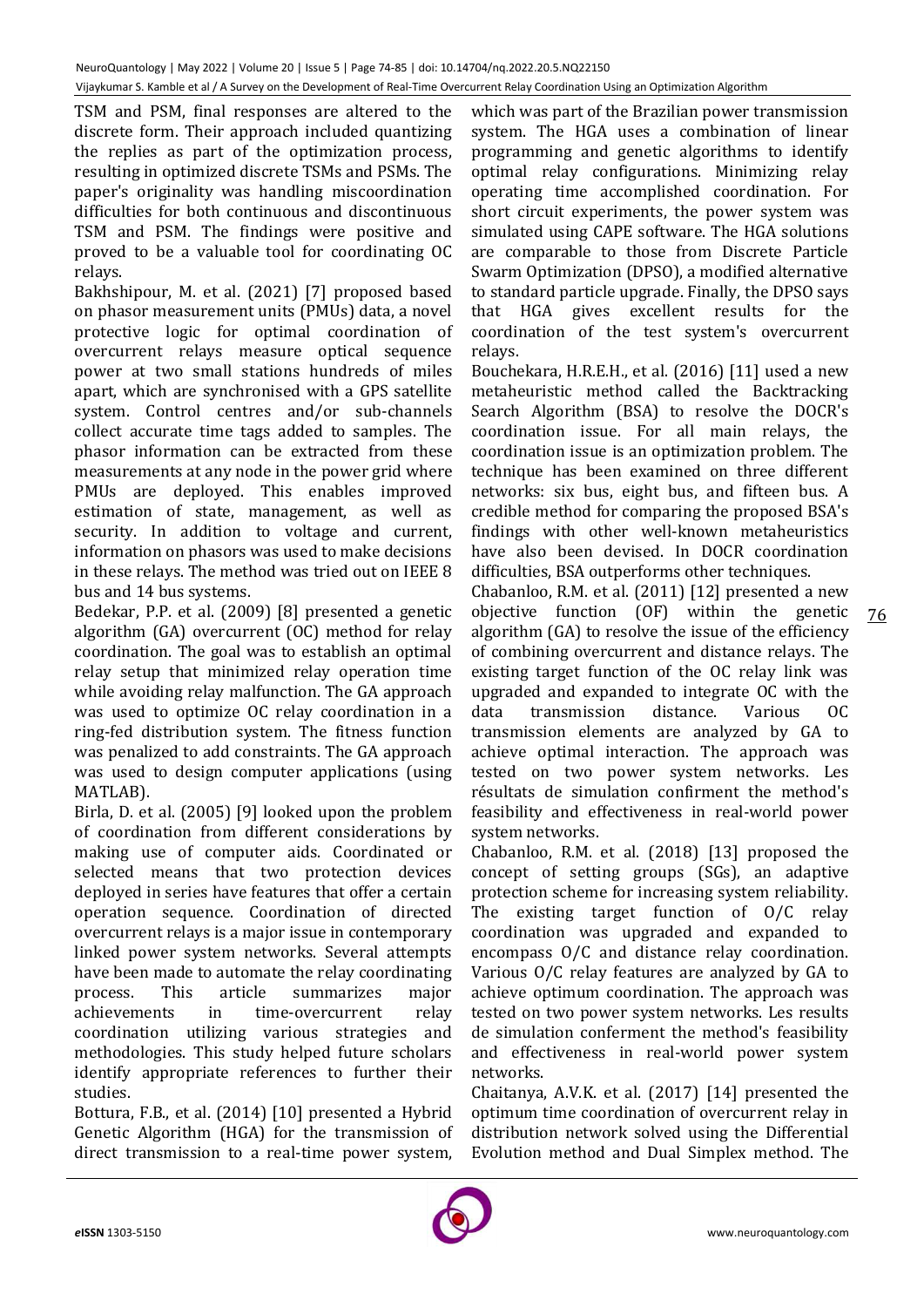existing target function of O/C relay coordination was upgraded and expanded to encompass O/C and distance relay coordination. Various O/C relay features are analyzed by GA to achieve optimum coordination. The approach was tested on two power system networks. Les results de simulation conferment the method's feasibility and effectiveness in real-world power system networks. Chelliah, T.R. et al. (2014) [15] developed and applied a set of two algorithms named opposition-based chaotic differential evolution  $(OCDE<sub>1</sub>$  and  $OCDE<sub>2</sub>$ ). The developers approached the coordination of directional overcurrent relays (DOCR) as an optimization problem, employing a variety of optimization techniques. Many algorithms have been presented throughout the decades to cope with these issues. To find the most suitable solution, both types used opposition-based learning and a chaotic scale factor. The approach was tested in four situations. They compared the findings to previously suggested algorithms in the literature and found the proposed strategies to be fairly competent.

Costa, M.H. et al. (2019) [16] presented A new approach to improve the robustness of directional overcurrent relay coordination. Initially, the anticipated relay parameters were discovered utilizing a matheuristic method on the basis of Linear Programming, Differential Evolution, and local search strategies. On the other hand, in single line dropping circumstances, undesired load shedding was mitigated by using the algorithm's answer as a source to a framework for re-optimization (N-1 criterion). The technique was tested on a true looped network, an IEEE – thirty bus, an IEEE – 118 bus, and an IEEE – three hundred bus. There were 590 relays and 1044 primary/backup connections.

Costa, M.H. et al. (2017) [17] proposed a matheuristic algorithm to provide coordination of directional overcurrent. The method employed both Differential Evolution and Linear Programming. To deal with both discrete and continuous relay systems, two local search algorithms were also provided. In 5 cases, the proposed technique produced results that were comparable to, or superior to those previously published in the literature at a far reduced computing cost. Also, the method may directly manage robust coordination by considering probable system modifications.

ElSayed, S.K. et al. (2021) [18] presented a new hybrid The Harris hawks optimization algorithm with sequential quadratic programming (HHO-SQP) for best results transmission of over-directed coordination to obtain the right transfer settings. The SQP approach was used in hybrid algorism to enhance the original HHO method's performance. The optimization problem was described as a optimization problem that is non-linear and severely constrained to reduce overall main relay working time while maximizing backup relay running time. The created goal function was subject to coordination limitations, such as no coordination between the primary and backup relays. The performance of the proposed algorithm was evaluated on two test systems. The suggested algorithm's findings were compared to other current meta-heuristic approaches. Overall, the novel hybrid method beats other previous meta-heuristic algorithms.

Gupta, S. et al. (2020) [19] employed a Random Walk Grey Wolf Optimizer (RWGWO) an algorithm based on search improvement for advanced wolves in the old GWO algorithm in order to overcome issues withstanding up to greater local discovery and early meeting while solving indirect and complex operational challenges the RW-GWO method was used to discover the best configuration for the directional overcurrent relay issue. The findings for traditional GWO were also given, with comparisons to alternative optimization techniques. The RW-GWO outperforms other optimization approaches in getting the best configuration for appropriate overcurrent relay coordination.

Hussain, M.H. et al. (2013) [20] presented an overview of protection systems and protective relays, optimal overcurrent relay coordination is required. Efforts have been made to cover all overcurrent relay coordinating mechanisms. They include artificial intelligence (AI) and Nature Inspire Algorithm (NIA) along with other traditional overcurrent prevention technologies. The use of AI and NIA to safeguard overcurrent relays was highlighted over the use of traditional approaches. They supplied a list of all relevant articles and a short synopsis of the research activity.

Kahraman, H.T. et al. (2021) [21] conducted an in-depth study to evaluate the effectiveness of the advanced dFDB method of selection and evaluation of the developmental effects of the DOCRs problem. The test is performed in two phases. To evaluate the performance of created dFDB technique and optimization algorithm, three benchmark test

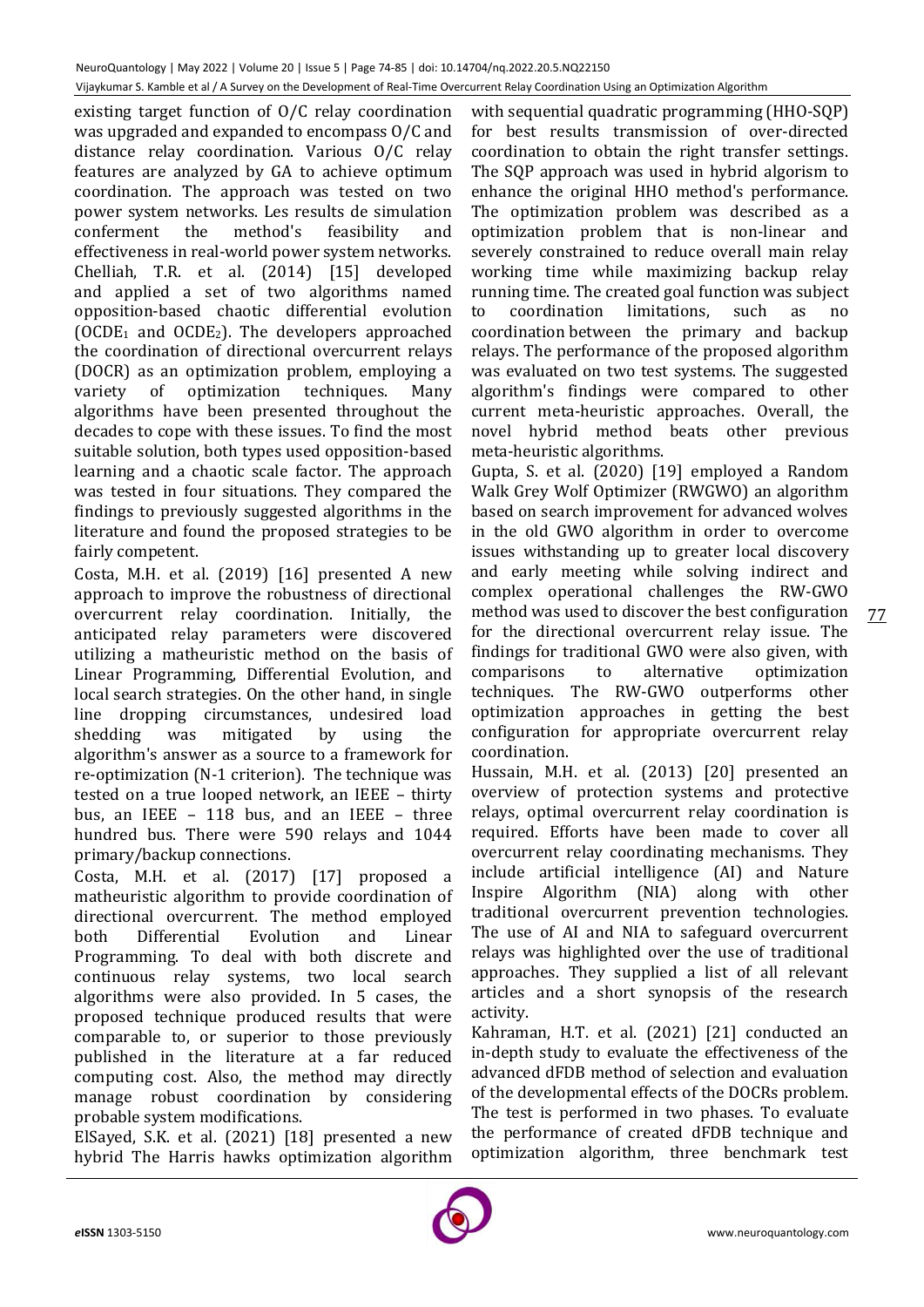suites with varying issue kinds and dimensions were used. The experimental results obtained were evaluated utilizing non-parametric statistical methods approaches to find the best successful optimization strategy. The created approach was used to optimize the DOCRs issue. The suggested technique for solving the DOCRs coordination issue was assessed on five test systems: IEEE three - bus, IEEE four - bus, IEEE eight - bus, IEEE nine - bus, and IEEE thirty - bus. They compared the created algorithm's numerical outcomes to previously suggested methods. The suggested solution minimizes the relay operating time for optimum DOCR coordination.

Kalage, A.A. et al. (2016) [22] presented a modified adaptive teaching learning-based optimization algorithm to overcome the disadvantage of traditional heuristic techniques. To find the best time multiplier setting (TMS) and plug setting (PS) for DOCRs, they structured the coordination problem as a restricted problem of nonlinear optimization. The first TMS solution was derived heuristically using the most frequent TMS value range. The first initial solution with the highest TMS value replaces the TMS range's the upper acceptable limit. The new top limit was clearly lower. The following optimization phase used the improved TMS range for the teaching phase iterations. After the teacher phase from the existing solution, a new upper limit was established, and the learner phase iterations were optimized. This was repeated to find the best answer. PS fixed range was employed to get selectivity. Iteratively updating the upper limit of the TMS range outperforms approaches that use a fixed TMS range. This method was proven to be more successful on various networks. The suggested approach is shown in four examples. To alleviate the effect of distributed generation (DG), superconducting fault current limiters were used in the third case study.

Karegar, H.K. et al. (2005) [23] presented a method for reducing the number of issues and finding those that make overcurrent transfer preparation impossible. Reducing the number of limits increases the likelihood of preparation and reduces the system's operating time. The optimum coordination approaches reduced the operation times of the relays within the goal function subject to what are known as coordination constraints They devised a novel strategy for optimal protective relay coordination based on restrictions. They developed pre-processing reduction

limitations for efficient overcurrent relay coordination. The novel strategy was backed up by data from a typical test network and a real-world power system network.

Kheirollahi, R. et al. (2014) [24] functionally elaborated on the Bat Optimization Algorithm (BOA) and the issue of complete integration of overcurrent transfer controls, as part of the effort to reduce algorithm development time, some new changes have been made to the algorithm, to improve the exactness of the output results. The method was tested on two conventional power system networks. The suggested improved Bat Optimization Algorithm outperforms prior research on optimum overcurrent relay coordination.

78 Khurshaid, T. et al. (2019) [25] proposed the recently developed meta-heuristic technique known as Firefly The flashing behaviour of fireflies is imitated by an algorithm (FA). The suggested approach has been used to tackle Directional Overcurrent Relay (DOCR) difficulties. This work's major goal was to discover the optimal Time Dial Setting (TDS) settings to reduce operation time of relay. The initial FA was modified to address DOCR coordination difficulties. The original FA was enhanced with an experience-based learning strategy (IFA) and a self-adaptive weight. To alter the tendency to move the best answer and ignore the worst, IFA introduced a self-adjustment weight. Also, an experiential learning system was developed to maintain population diversity and enhance exploratory potential. On IEEE six and thirty bus systems, as well as on IEEE nine bus systems for numerical DOCRs, the IFA has been evaluated against various optimization strategies. In comparison to other meta-heuristics approaches, the IFA gives efficient and promising outcomes. The IFA has been implemented successfully in MATLAB. Kida, A.A. et al. (2016) [26] proposed a high-performance hybrid algorithm (HPHA) to find the best way to coordinate OCRs in radial distribution systems. The optimum co-ordination issue is nonlinear in mixed integers (MINLP). They used the following choice variables: Ip, TDS, curve type and relay type. The HPHA employed a genetic algorithm as well as a heuristic algorithm (EHA). The HPHA determines the best comparison of Ip, TDS, curve types, and relay types to provide a preference for multiple fault levels. The suggested technique uses discrete Ip and TDS variables. As shown by the simulation results, the suggested approach increases coordination by reducing OCR operating times.

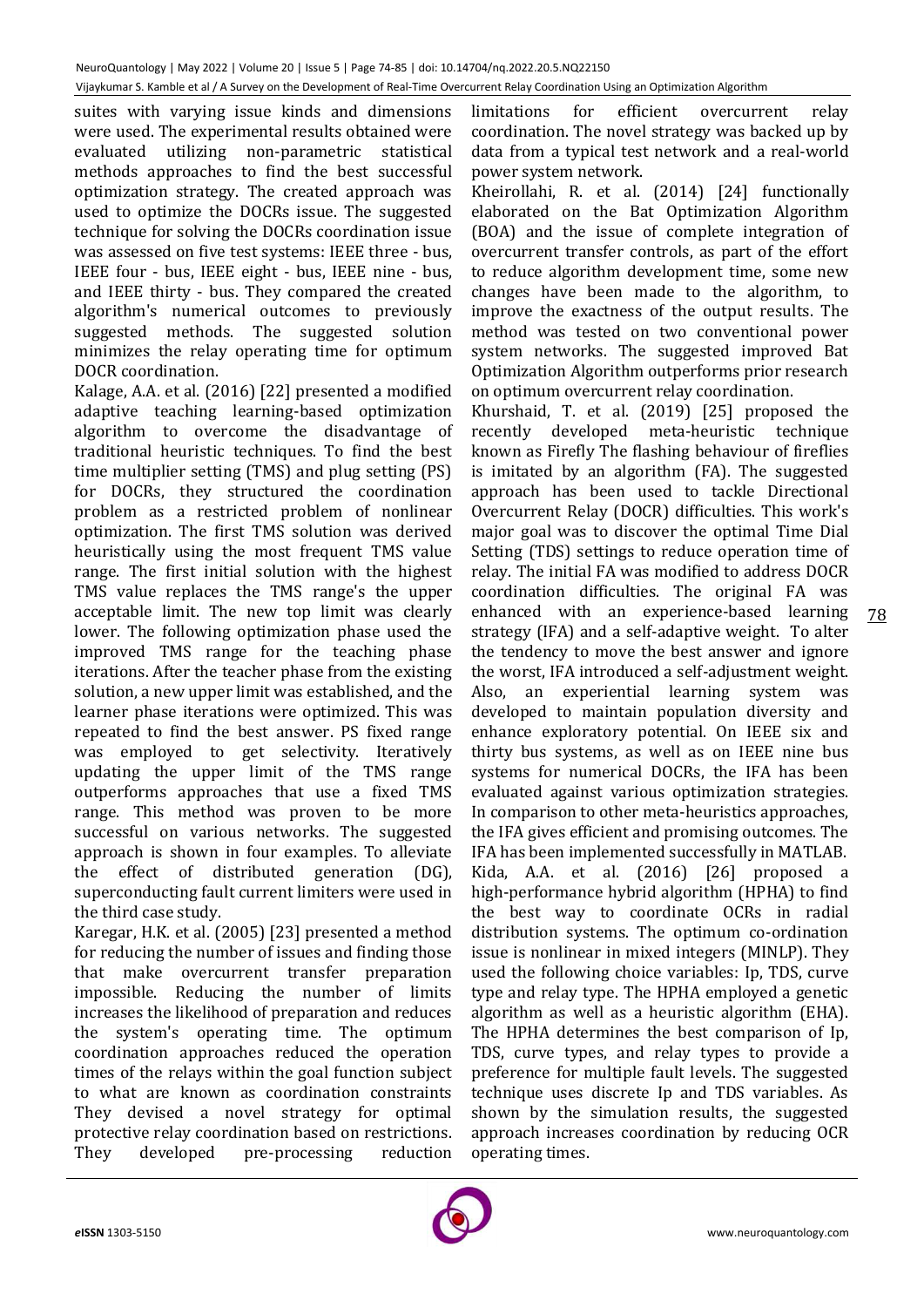Kida, A.A. et al. (2020) [27] proposed a hybrid technique entitled simulated annealing-linear programming (SA-LP) to achieve better DOCR co-operation. The proposed method was tested on five systems for testing (IEEE three bus, six bus, eight bus, fifteen bus, and thirty bus). The SA-LP outcomes were compared to other optimization approaches documented in specialist literature. By improving monitoring, communication, and grid control, the proposed approach outperformed adaptive coordination.

Korashy, A. et al. (2021) [28] proposed an optimization algorithm called modified evaporation rate water cycle algorithm (MERWCA) to find the optimal solutions for the directional overcurrent relays (DOCRs) coordination problem. It enhances the performance of an existing evaporation rate water cycle algorithm by balancing the phases of exploitation (local search) and exploration (global search). To prevent landing on the local optimum and enhance the convergence rate, MERWCA added evaporation rate water cycle algorithm and Opposition Based Learning (OBL). The proposed MERWCA's performance was compared to 10 other popular metaheuristic algorithms using the CEC'2017 test suite (MAs). They were tested on non-traditional and standard relay curves. The MERWCA approach was evaluated utilizing the IEEE - 39 bus system of meshed distribution testing. Characteristic relay curves, both conventional and non-conventional were successfully solved by the MERWCA without any miscoordination between DOCR pairs. Moreover, MERWCA reduces overall operating costs by 46% compared to ERWCA and 66% when employing non-conventional relays. This was done using DIgSILENT Power Factory.

Krstivojević, J. et al. (2016) [29] solved the problem of overcurrent transmission communication in the distribution network has been speculating that during operation, due to the failure of some of its components, the network's configuration may change. First, several network topologies for the investigated distribution network were determined, and then each network topology was coordinated separately. Coordination is a nonlinear issue with several restrictions and criteria that must be met concurrently. The differential evolution approach was used to determine the optimal settings for overcurrent relays. The pickup current relay settings and time dial settings were both real variables, while the tripping properties were integer variables. The suggested method's

efficiency has been proven and its deployment yielded good results.

Maleki, M.G. et al. (2019) [30] proposed three approaches based on mixed-integer linear programming (MILP) for OC-OC and OC-D relay coordination. In the OC-OC relay coordination challenge, two of the suggested systems used MILP-based calculating algorithms to the pickup-current and time settings. The challenge of relay coordination in OC-OC and OC-D was solved using these specified procedures. A novel MILP-based technique with fewer variables was also offered. This novel method can provide the best outcome in a short simulation period. A linear term with one continuous variable and two binary variables must replace a cubic term. So, a new linearization approach was proposed. Three techniques were tested on IEEE 8 - bus and IEEE 30 - bus networks. The novel suggested strategy outperformed the existing in terms of simulation time and objective function, particularly for extensive networks. Thus, the novel suggested technique might be used in computer software as an efficient relay coordination mechanism.

Mitra, S. et al. (2018) [31] proposed a smart algorithm for adaptive settings of digital OCR to guarantee proper harmonization among OCRs. The emulation results clearly showed this. Implemented on an embedded platform, the suggested hardware-friendly algorithm has the potential as an Intelligent Electronic Device (IED).

Moirangthem, J. et al. (2013) [32] proposed an effective approach based on the adaptive differential evolution (ADE) algorithm to resolve the coordination issue. Overcurrent relays may be used to effectively coordinate a linked system. Since time multiplier setting and pick up current configurations are discrete, the overcurrent relay coordination was framed as a non-linear issue. The ADE findings are viable, resilient, and efficient when compared to other methods on various model test systems.

Momesso, A.E. et al. (2019) [33] proposed Fuzzy Logic flexible protection system for adjusting the current relay's pick-up currents by time-varying units based on current voltage. The technique included two variables: pre-fault current and current variation, which define multiple pick-ups, and current classes. This trait allows for adaptive behaviour by accepting changing actuation curves. The Alternative Transients Program - Electromagnetic Transients Program was used to model and simulate (ATP-EMTP). The

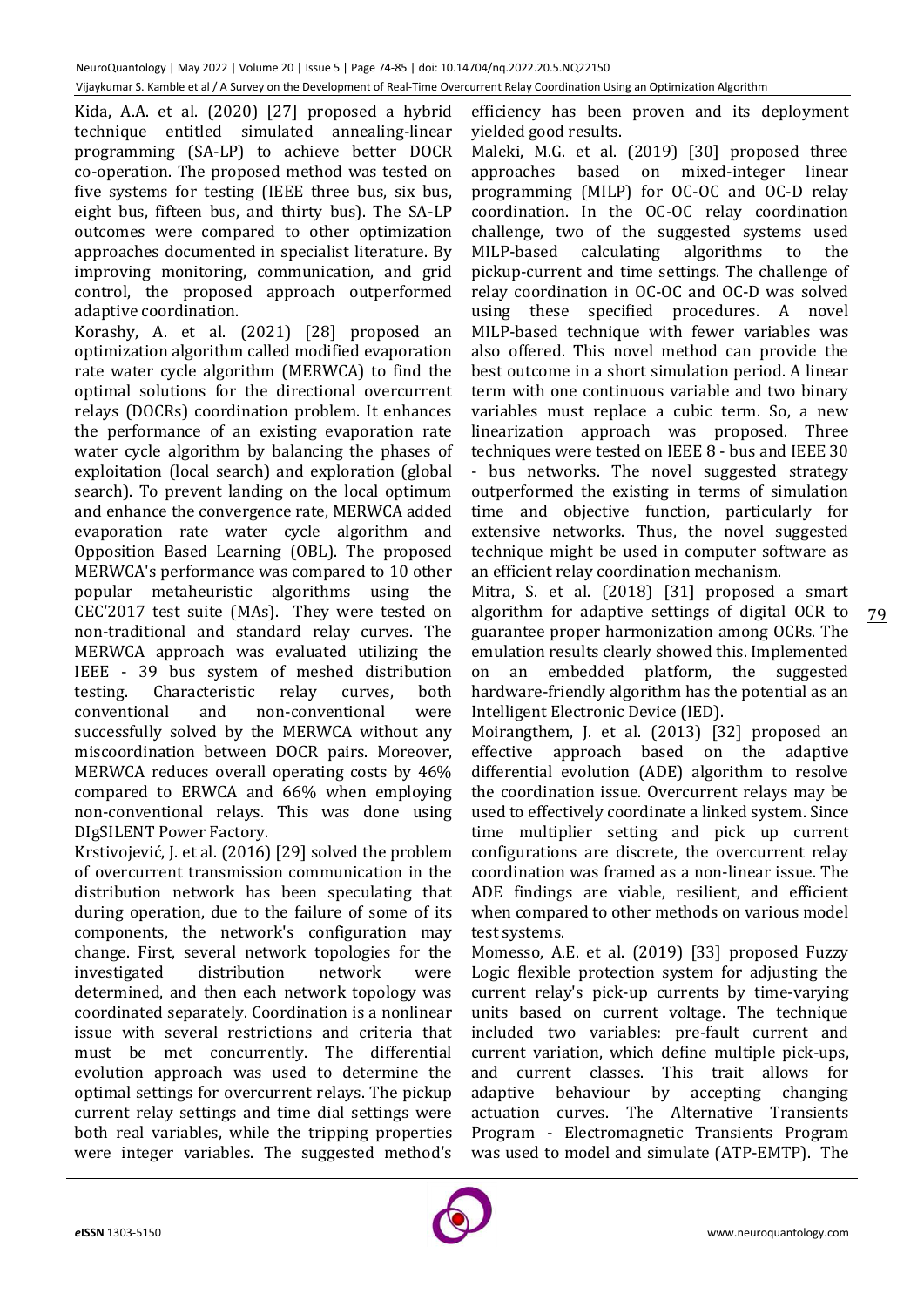approach's flexibility allowed for new logic or decision adjustments, resulting in an adaptive method that performed well by automatically following changes in system operating conditions and enhanced the sensitivity of the overcurrent protection. The distribution system with Distributed Generator (DG) was tested with various short-circuit impedances.

Moravej, Z. et al. (2015) [34] presented a new method of cross-linking transmission of direct orientation to minimize the timing of primary transmission and secondary transmission relays, using random filtering of the genetic algorithm II (NSGA II). To develop a dependable protection system, significant discrimination times and a coordination time delay must be avoided (CTI). Their approach was unusual in that it reduced main and backup relay discrimination times while increasing their working time. Comparatively, the suggested technique does not need weighting elements to convert multi-objective functions into comparable single objective functions. The suggested formulation of a problem evaluated the implications of both local as well as far-end faults. The optimization method also considers multiple overcurrent relay characteristics to determine the best for each relay. Test examples for the proposed approach were 3 bus, 8 bus and 30 bus networks. The findings were compared to other approaches.

Ojaghi, M., et al. (2012) [35] proposed a fully adaptive technique for configuring all overcurrent (OC) relays in high-voltage (HV) substations This method may be utilized online without a communications infrastructure. It used an analogous power grid circuit at the sub-station to estimate needed short-circuit currents. An example 230/20kV substation with a 9-bus grid using the complete adaptive approach to adjust its OC relays. Comparing the findings revealed significant benefits of the suggested strategy over the standard setup method. The approach was also refined to address issues caused by dispersed generation. This adaptive setup approach led to self-adjustment OC relays.

Rivas, A.E.L. et al. (2019) [36] performed optimal coordination of directional overcurrent and distance relays collectively in a scheme of mixed protection. This was a mixed nonlinear programming (MNLP) issue of high mathematical difficulty. Variables in the mixed scheme were zone - 2 time set (tZ2), time dial setting (TDS) and plug setting (PS). To produce mixed optimum coordination, this model analyzes all fault sites.

This optimization issue was solved using an ant colony optimization with an extended continuous domain (x-ACO) method and a hybrid approach (conventional ACO with LP solver). ACO's first solutions were created at random. However, the iterative ACO procedure narrows the space for investigation. There are four transmission systems (IEEE - 3, 6, 8, and 30 Bus) that confirm the suggested approaches' correctness and efficacy.

Rodporn, S. et al. (2012) [37] proposed a study of the good coordination of the current direct transmission. The relay connection problem is not a line. It usually has two sets of flexible controls (Dial Time Setup: TDS and Plugin Setup: PS). In all fault instances, the primary relay's operating time was the goal function. To find the best relay coordination solutions, differential evolution (DE) was used. It was a random model that found the answer. The structure is simpler than the Genetic Algorithm (GA). The test system used was a 9-bus system. Compared to GA and BFGS, the DE found the best solution for optimum relay coordination difficulties.

80 Saldarriaga-Zuluaga et al. (2021) [38] proposed a novel approach to fully connecting over-current relays (OCRs) to microgrids with three parameters into account for the development of each transmission: plug setting current curve, time-adjustment setting, and feature. To demonstrate the effectiveness of the method, the IEC benchmark microgrid and the IEEE 30 bus inspection system were used. The optimum coordination issue was solved using a particle swarm optimization (PSO), genetic algorithm (GA), and optimization based on the teaching and learning (TLBO) approach. Its applicability and efficacy were shown by comparison with other coordinating models presented in the specialist literature.

Shah, J., Khristi, N. et al. (2017) [39] evaluated the performance of different OFs on IEEE 30-bus system using Sequential Quadratic Programming (SQP). The comparison study was carried out to discover the optimal OF for DOCR coordination. The operating duration of relays was decreased by preserving coordination requirements between the primary and secondary relay pairs (P/B) to achieve optimal relay coordination, researchers have created a variety of Objective Functions (OFs) with varied weightings.

Shih, M.Y. et al. (2019) [40] proposed an unparalleled tunnel method developed to adapt to multi-purpose evolution (ESA-DEMO) for cross-link

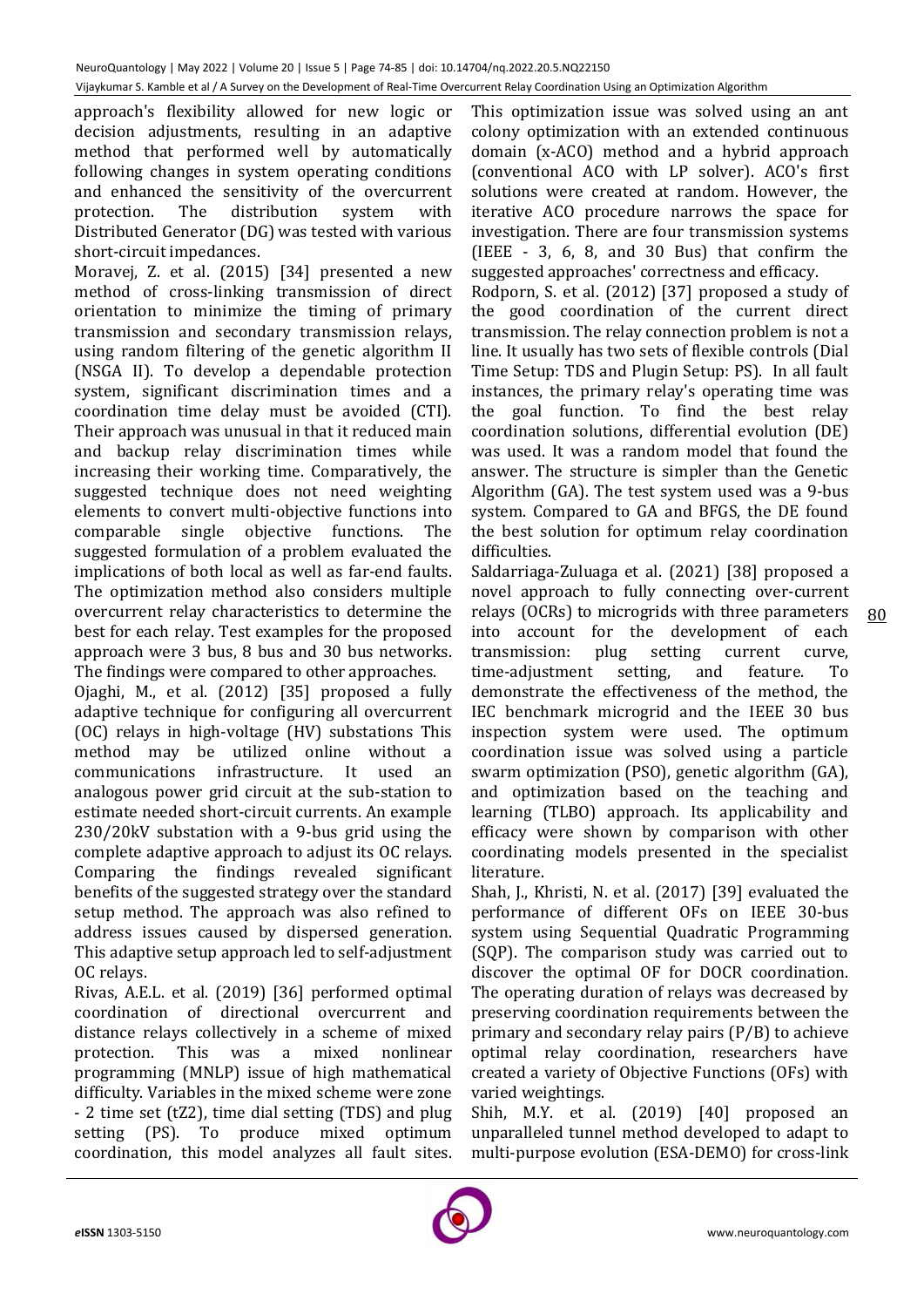transmission communication. The proposed method avoids the use of common single-purpose functions, requiring tuning parameters, avoids algorithm parameters, minimizes key time intervals, cache, and link, and breaks connectivity barriers on a large connected network. The algorithm's durability and consistency have been tested on highly linked 6 bus, 14 bus, and 30 bus systems. An analysis of close - and far - end (optimum and lowest) defects were also carried out. For protection coordination, ESA-DEMO was compared to prominent genetic algorithms and multi-objective algorithms.

Shih, M.Y. et al. (2021) [41] presented a two-stage development method for resolving multiple network errors and resetting of overcurrent relays based on the Adaptive Protection Scheme concept (APS). The first step involves upgrading the Fault Current Limiters (FCL) to rebuild error currents flowing through the Circuit Breaker (CB) hot volume. The second step involves coordinating flexible defences to reset the Directional Overcurrent Relay (DOCR) in front of FCL and DG. This was critical because FCL can cause fault current over-limitation during low-load operation, affecting DOCR performance. The DEMO method was used to solve the FCL size and placement issue as well as the DOCR coordination challenge. As a result of the suggestion, errors exceeding the thermal limit of a circuit breaker, miscoordination of DOCR, and FCL over limitation have resulted in decreased performance.

Shih, M.Y. et al. (2014) [42] studied the coordination of directional overcurrent relays based on fixed network mesh electrical system topology. In addition, modern electrical systems tend to operate near boundary conditions to satisfy the clients. As a consequence, DOCRs lose speed and sensitivity. This work's main goal was to execute online directional overcurrent relay coordination to improve speed and sensitivity. The second goal is to construct differential evolution and compare it to genetic and ant colony algorithms. In order to achieve the aims, an online algorithm was created.

Shih, M.Y. et al. (2017) [43] presented an enhanced differential evolution algorithm (DE) for solving the problem of coordination with directional overcurrent relays (DOCRs). They compared several DE versions for DOCR coordination in bigger, linked power networks. To evaluate, number of infractions, the fitness value, and standard deviation are used. The excellent DE

algorithm's four components were improved: elitism, dial reduction and mediocrity, mutation index renewal, and population reduction. Compared to the other algorithms studied, the enhanced-DE (eDE) had the best execution speed, quality of results, resilience, and convergence ability. The suggested technique was tested on IEEE 14 bus and 57 bus systems. On the IEEE 57 bus network, eDE outperformed DE when it comes to execution time, fitness value, and standard deviation.

Singh, M. et al. (2018) [44] proposed user-perverted time as opposed to excessive integration in combination with the flexible feature of zone-2 working-time upgrade of backup DOCRs. The suggested combined distance & DOCR coordination technique performed well in hardware in loop simulations. The suggested algorithm's sensitivity was tested for various phases and ground fault resistances, and it was shown to be very resistant for various fault circumstances.

Sulaiman, M. et al. (2018) [45] presented the solution of directional overcurrent relay (DOCR) Symbiotic Organism Search Simulated Annealing Problems. The problem's the goal function was to reduce the sum of all main relay operation times. The DOCR issue was nonlinear and restricted by two decision variables: TDS and plug setting (PS). They studied the IEEE 3, 4, and 6 bus versions of the issue. They used SASOS to tackle the issue and compared the results to other techniques in the literature.

Thakur, M. et al. (2016) [46] studied crossover exponential and power conversion (BEX – PM) in the Real Coded Genetic Algorithm (RCGA) was used to determine the proper directional overcurrent relay settings (DOCRs). Optimum configurations were found to reduce total primary relay action time and eliminate backup/primary relay miscoordination. The team also sought to minimize the discrepancy between backup and primary response times. The outcomes were compared to other methodologies in the literature. The findings show the strategy's compliance with difficult real-world optimization issues and the results' application.

Thangaraj, R. et al. (2010) [47] studied the optimization of the directional overcurrent relay (DOCR). The optimization model for the problem was non-linear and severely constrained, with two settings for each relay as decision variables and as an the primary function, the sum of all primary

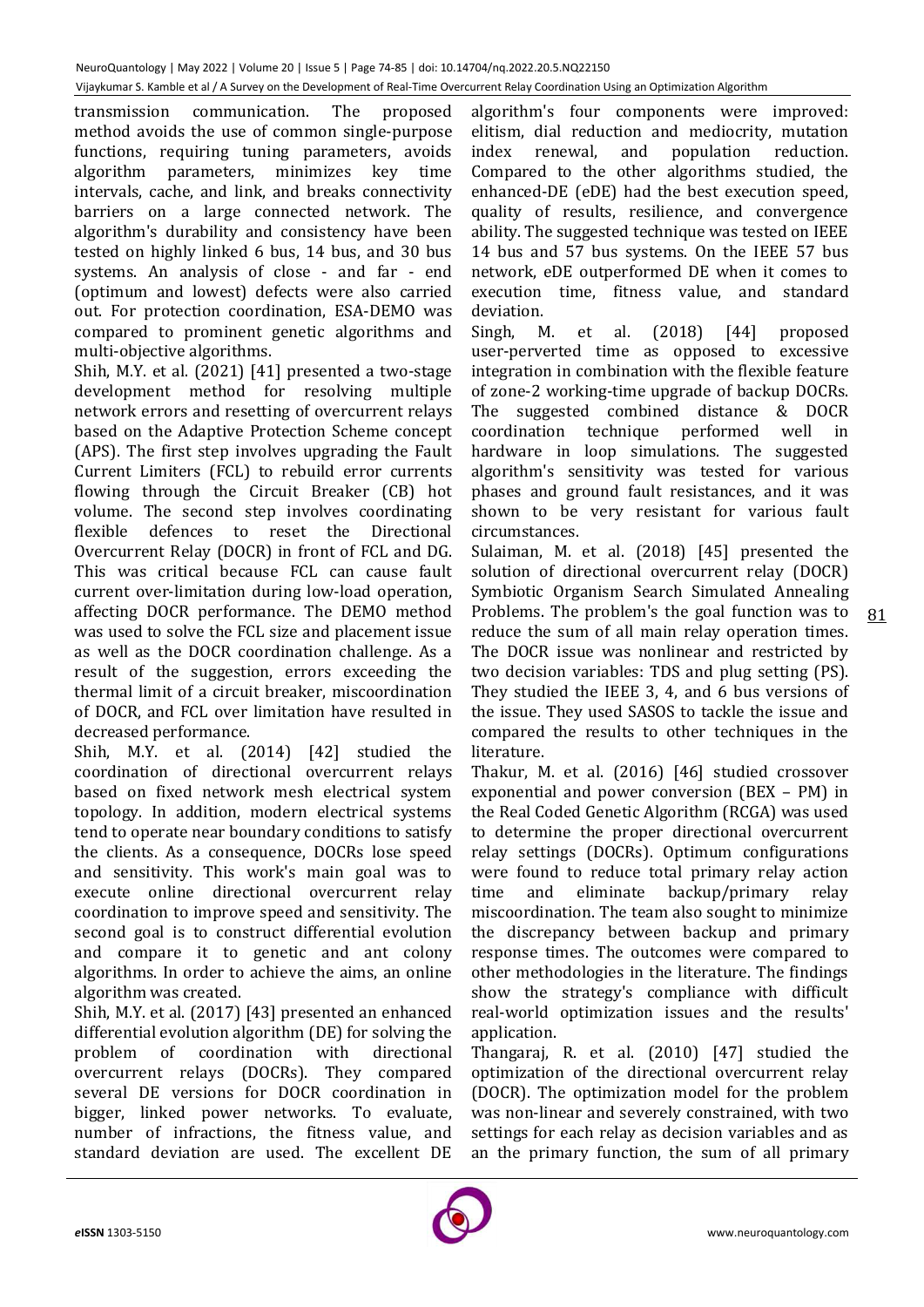relay operating times. The research investigated three models: IEEE 3, 4 and 6 bus. They used five novel DE variants dubbed modified Diversions to tackle the issue (MDE1 to MDE5). The updated Dealgorithms outperform or perform as well as the other algorithms when compared numerically.

Xu, K. et al. (2018) [48] proposed a novel solution for flexible online communication of overcurrent transmission takes into account the critical load variability and the variability of renewable production in systems with increasing combinations of renewable energy sources. Overcurrent relays (OC) were commonly employed in power distribution systems to safeguard them. The difficulty of overcurrent relay coordination in protective systems is to pick settings that meet sensitivity, selectivity, reliability, and speed criteria. Existing optimal coordination approaches mainly assume fixed DG output and steady distribution load, which was the distribution system's static situation. When the distribution system's load or generation varies, the optimum coordination approaches fail to discover the optimal overcurrent relay coordination.

Yang, H. et al. (2013) [49] investigated the problem of connecting a secure relay to distribution systems with relay guides taken as an example and constructed as a problem of complete unbalanced integrated systems. The issue was initially described mathematically and then solved using the well-known differential evolution method. Finally, a sample system was employed to illustrate the method's practicality and efficiency.

Zanjani, M.G.M. et al. (2018) [50] proposed a new application of micro-phasor measurement units (μPMUs) for overcurrent relays in microgrids that are coordinated adaptively. Their research suggested a method to identify online uncertainty. Then the microgrid overcurrent relays were coordinated. Both transmission network and microgrid uncertainty approaches were employed. The topological changes, such as line outages, were identified by monitoring the impedance estimate produced by PMU measurements. Signals transmitted by PMUs located across the microgrid were used to identify uncertainties. All data were collected and analyzed in phasor data concentrators, and then overcurrent relay coordination was updated.

# **Proposed Methodology**

Construct an algorithm that updates the network topology in real-time  $(Y_{bus})$  and another algorithm

that coordinates the operation of overcurrent relays using an optimization approach, and combines them into a single system. First, the data in the system will be updated in response to changes in components and network configuration. The  $Y_{bus}$  will then create or change objects using the data it has collected, using the Incident technique and the Inspection method's inverse, respectively. Following that, a list of "Relay Names" and a list of "Coordination Pairs" will be automatically generated. Once this is completed, the load flow analysis will be performed employing the Newton-Raphson technique or another approach. The  $Z_{bus}$  will then be created or changed using the Block construction technique and the Partial Inversion Motto. Finally, Thevenin's technique or Symmetrical Components will be used to do the fault analysis. The validation of algorithms is carried out utilizing an academic or real-world network as a testing system. The real-time algorithm is linked to the DOCRs by the design algorithm will update the login data (network topology, flow conditions, and error currents) to find the development algorithm. This will improve network monitoring, assuming that the hardware has already been built and that it requires the installation of a real-time algorithm.



**Fig. 1.** Flow Diagram of Real-Time Coordination

The comparison of the three methods, as well as the construction of the real-time algorithm, will be the most significant contributions of this study endeavour. Real-time coordination will improve the sensitivity of the system as well as the operating time. As systems for testing, the IEEE 14 and 30 bus systems will be employed, respectively. The development of the "Real-Time Coordination Algorithm" will be the primary goal of this effort.



82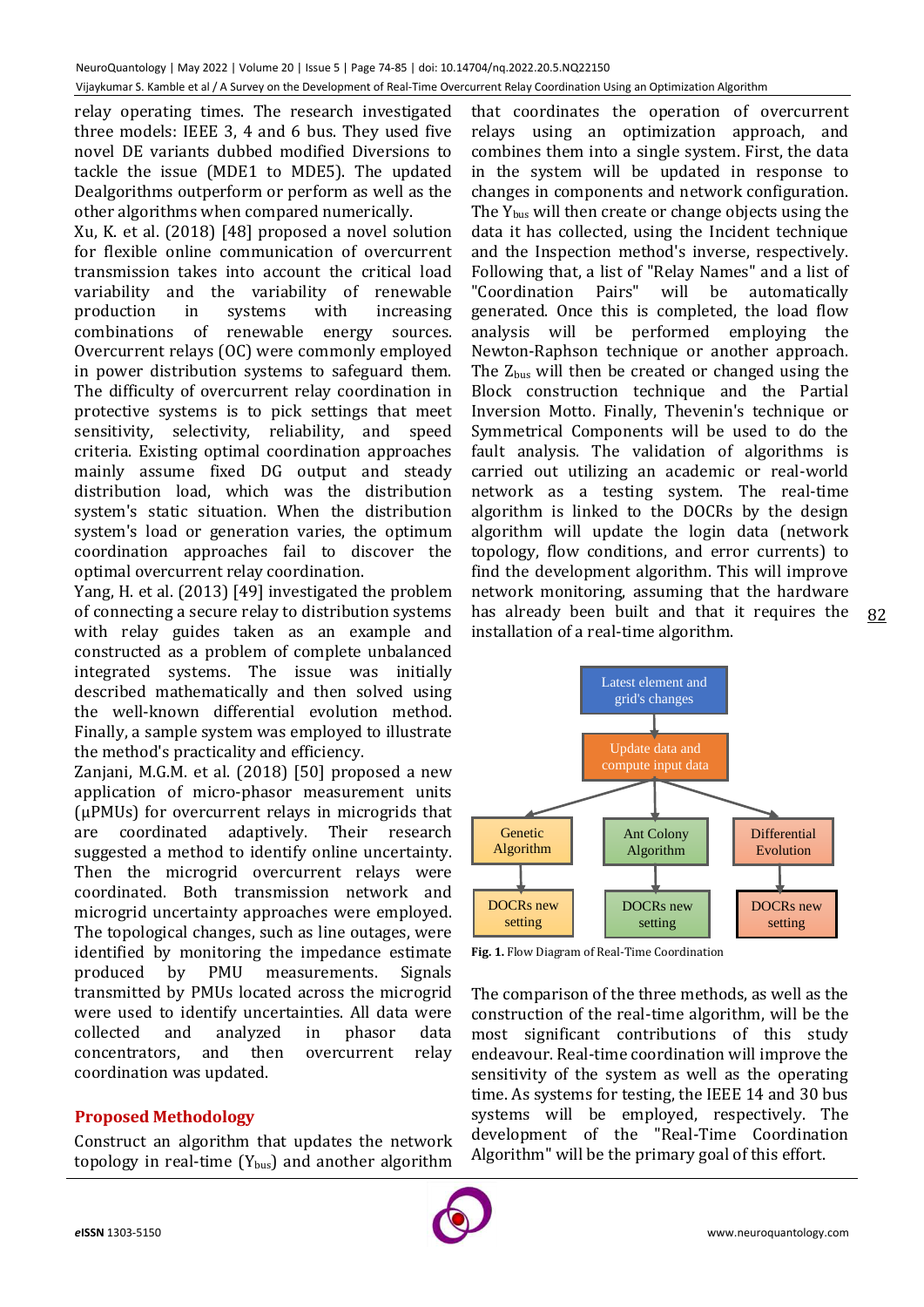NeuroQuantology | May 2022 | Volume 20 | Issue 5 | Page 74-85 | doi: 10.14704/nq.2022.20.5.NQ22150 Vijaykumar S. Kamble et al / A Survey on the Development of Real-Time Overcurrent Relay Coordination Using an Optimization Algorithm

## **Conclusion**

The transmission and distribution systems of the power system are the most complex and dynamic. Thus, a cost-effective protection strategy is required. The DOCR is the perfect answer. Despite its simplicity, the coordination of DOCRs is complex when short circuit currents and load demands of the linked system are involved. But sub-transmission and distribution networks are unavoidable. Thus, computing resources should substitute human labour in this time-consuming job. Algorithms are the computational resources here.

## **Acknowledgment**

The main author is thankful to the research guide, Prof. Dr. Prabodh Khamphariya, Department of Electrical Engineering, School of Engineering, SSSUTMS, Sehore, for his guidance during the research work first review phase and also thankful to co-guide, Prof. Dr. Amol A. Kalage, Professor, Department of Electrical Engineering, SIT, Lonavala, Pune for technical help.

## **References**

- Abdelhamid, M., Kamel, S., Selim, A., Mohamed, M., Ahmed, M., & Elsayed, S.K. (2021). Development of bonobo algorithm and its application for optimal coordination of directional overcurrent relays in power systems. *DYNA-Ingeniería e Industria*, *96*(5).
- Ahmadi, S.A., Karami, H., Sanjari, M.J., Tarimoradi, H., & Gharehpetian, G.B. (2016). Application of hyper-spherical search algorithm for optimal coordination of overcurrent relays considering different relay characteristics. *International Journal of Electrical Power & Energy Systems*, *83*, 443-449.
- Alam, M.N. (2018). Adaptive protection coordination scheme using numerical directional overcurrent relays. *IEEE Transactions on Industrial Informatics*, *15*(1), 64-73.
- Alam, M.N., Das, B., & Pant, V. (2016). An interior point method based protection coordination scheme for directional overcurrent relays in meshed networks. *International Journal of Electrical Power & Energy Systems*, *81*, 153-164.
- Al-Roomi, A.R., & El-Hawary, M.E. (2016). Optimal coordination of directional overcurrent relays using hybrid BBO/DE algorithm and considering double primary relays strategy. *In 2016 IEEE Electrical Power and Energy Conference (EPEC),* 1-7.
- Asadi, M.R., & Kouhsari, S.M. (2009). Optimal overcurrent relays coordination using particle-swarm-optimization algorithm. *In IEEE/PES Power Systems Conference and Exposition,* 1-7.
- Bakhshipour, M., Namdari, F., & Samadinasab, S. (2021). Optimal coordination of overcurrent relays with

constraining communication links using DE–GA algorithm. *Electrical Engineering*, 1-15.

- Bedekar, P.P., Bhide, S.R., & Kale, V.S. (2009). Optimum coordination of overcurrent relays in distribution system using genetic algorithm. *In International Conference on Power Systems,* 1-6.
- Birla, D., Maheshwari, R.P., & Gupta, H.O. (2005). Timeovercurrent relay coordination: A review. *International Journal of Emerging Electric Power Systems*, *2*(2).
- Bottura, F.B., Bernardes, W.M.S., Oleskovicz, M., Asada, E.N., De Souza, S.A., & Ramos, M.J. (2014). Coordination of directional overcurrent relays in meshed power systems using hybrid genetic algorithm optimization. *In 12th IET International Conference on Developments in Power System Protection (DPSP 2014),* 1-6.
- Bouchekara, H.R.E.H., Zellagui, M., & Abido, M.A. (2016). Coordination of directional overcurrent relays using the backtracking search algorithm. *Journal of Electrical Systems*, *12*(2), 387-405.
- Chabanloo, R.M., Abyaneh, H.A., Kamangar, S.S.H., & Razavi, F. (2011). Optimal combined overcurrent and distance relays coordination incorporating intelligent overcurrent relays characteristic selection. *IEEE Transactions on Power Delivery*, *26*(3), 1381-1391.
- Chabanloo, R.M., Safari, M., & Roshanagh, R.G. (2018). Reducing the scenarios of network topology changes for adaptive coordination of overcurrent relays using hybrid GA–LP. *IET Generation, Transmission & Distribution*, *12*(21), 5879-5890.
- Chaitanya, A.V.K., Rohit, J., & Swathika, O.G. (2017). Optimum coordination of overcurrent relays in distribution systems using differential evolution and dual simplex methods. *In 2017 International Conference on Computing Methodologies and Communication (ICCMC),* 212-215.
- Chelliah, T.R., Thangaraj, R., Allamsetty, S., & Pant, M. (2014). Coordination of directional overcurrent relays using opposition based chaotic differential evolution algorithm. *International Journal of Electrical Power & Energy Systems*, *55*, 341-350.
- Costa, M.H., Ravetti, M.G., Saldanha, R.R., & Carrano, E.G. (2019). Minimizing undesirable load shedding through robust coordination of directional overcurrent relays. *International Journal of Electrical Power & Energy Systems*, *113*, 748-757.
- Costa, M.H., Saldanha, R.R., Ravetti, M.G., & Carrano, E.G. (2017). Robust coordination of directional overcurrent relays using a matheuristic algorithm. *IET Generation, Transmission & Distribution*, *11*(2), 464-474.
- ElSayed, S.K., & Elattar, E.E. (2021). Hybrid Harris hawks optimization with sequential quadratic programming for optimal coordination of directional overcurrent relays incorporating distributed generation. *Alexandria Engineering Journal*, *60*(2), 2421-2433.
- Gupta, S., & Deep, K. (2020). Optimal coordination of overcurrent relays using improved leadership-based grey wolf optimizer. *Arabian Journal for Science and Engineering*, *45*(3), 2081-2091.

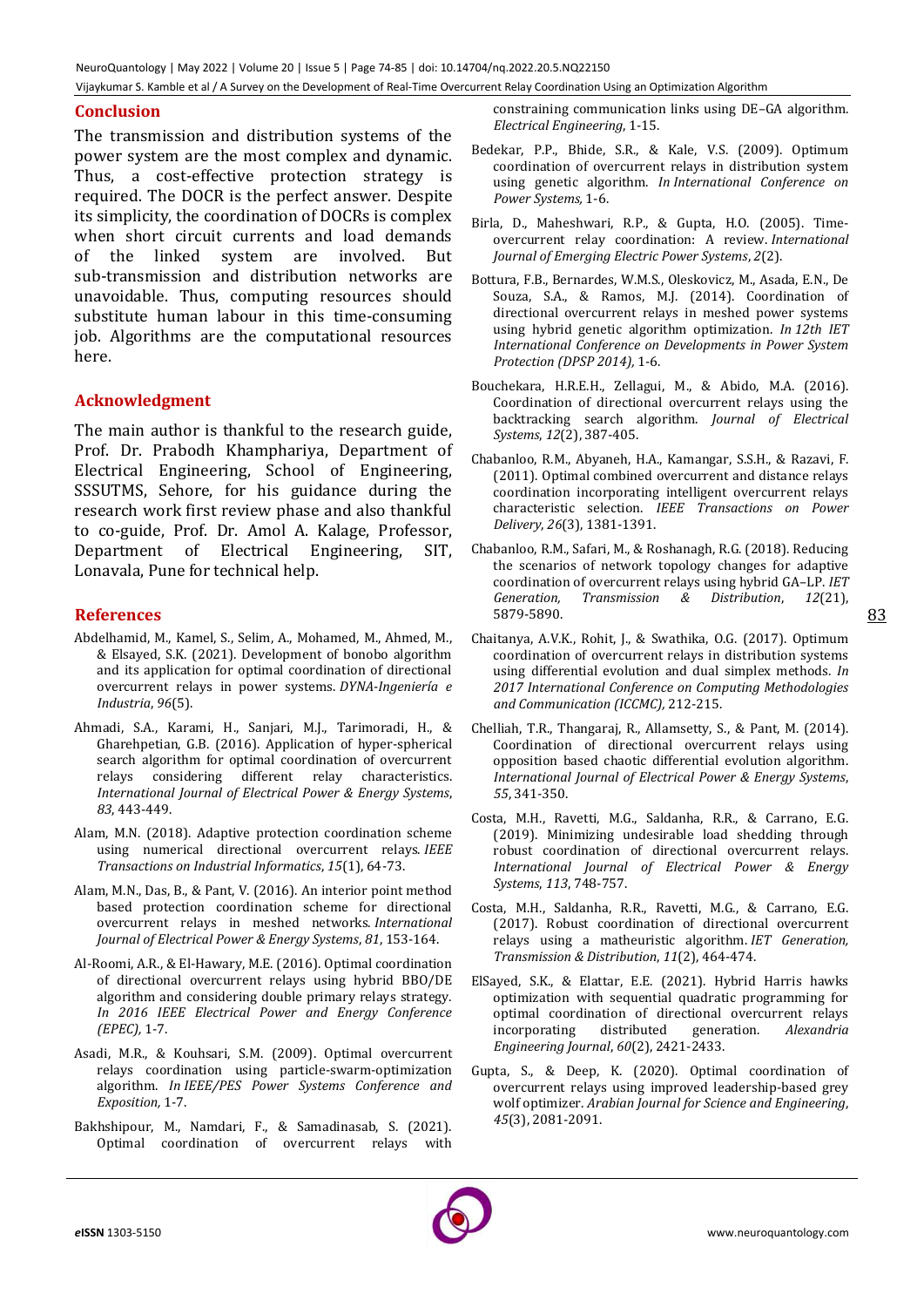- Hussain, M.H., Rahim, S.R.A., & Musirin, I. (2013). Optimal overcurrent relay coordination: a review. *Procedia Engineering*, *53*, 332-336.
- Kahraman, H.T., Bakir, H., Duman, S., Katı, M., Aras, S., & Guvenc, U. (2021). Dynamic FDB selection method and its application: modeling and optimizing of directional overcurrent relays coordination. *Applied Intelligence*, 1-36.
- Kalage, A.A., & Ghawghawe, N.D. (2016). Optimum coordination of directional overcurrent relays using modified adaptive teaching learning based optimization algorithm. *Intelligent industrial systems*, *2*(1), 55-71.
- Karegar, H.K., Abyaneh, H.A., Ohis, V., & Meshkin, M. (2005). Pre-processing of the optimal coordination of overcurrent relays. *Electric Power Systems Research*, *75*(2-3), 134-141.
- Kheirollahi, R., & Namdari, F. (2014). Optimal coordination of overcurrent relays based on modified BAT optimization algorithm. *International Electrical Engineering Journal (IEEJ)*, *5*(2), 1273-1279.
- Khurshaid, T., Wadood, A., Farkoush, S.G., Kim, C.H., Yu, J., & Rhee, S.B. (2019). Improved firefly algorithm for the optimal coordination of directional overcurrent relays. *IEEE Access*, *7*, 78503-78514.
- Kida, A.A., & Gallego, L.A. (2016). A high-performance hybrid algorithm to solve the optimal coordination of overcurrent relays in radial distribution networks considering several curve shapes. *Electric Power Systems Research*, *140*, 464-472.
- Kida, A.A., Rivas, A.E.L., & Gallego, L.A. (2020). An improved simulated annealing–linear programming hybrid algorithm applied to the optimal coordination of directional overcurrent relays. *Electric Power Systems Research*, *181*, 106197.
- Korashy, A., Kamel, S., Houssein, E.H., Jurado, F., & Hashim, F.A. (2021). Development and application of evaporation rate water cycle algorithm for optimal coordination of directional overcurrent relays. *Expert Systems with Applications*, *185*, 115538.
- Krstivojević, J., Šošić, D., & Savić, A. (2016). Coordination of directional overcurrent relays by using a heuristic optimization method.
- Maleki, M.G., Chabanloo, R.M., & Taheri, M.R. (2019). Mixedinteger linear programming method for coordination of overcurrent and distance relays incorporating overcurrent relays characteristic selection. *International Journal of Electrical Power & Energy Systems*, *110*, 246-257.
- Mitra, S., Misra, G., & Chattopadhyay, P. (2018). A Smart Approach for Development of an Adaptive Overcurrent Relay. *In 2018 Fifth International Conference on Emerging Applications of Information Technology (EAIT),* 1-4.
- Moirangthem, J., Krishnanand, K.R., Dash, S.S., & Ramaswami, R. (2013). Adaptive differential evolution algorithm for solving non-linear coordination problem of directional overcurrent relays. *IET Generation, Transmission & Distribution*, *7*(4), 329-336.
- Momesso, A.E., Bernardes, W.M.S., & Asada, E.N. (2019). Fuzzy adaptive setting for time-current-voltage based overcurrent relays in distribution systems. *International Journal of Electrical Power & Energy Systems*, *108*, 135-144.
- Moravej, Z., Adelnia, F., & Abbasi, F. (2015). Optimal coordination of directional overcurrent relays using NSGA-II. *Electric Power Systems Research*, *119*, 228-236.
- Ojaghi, M., Sudi, Z., & Faiz, J. (2012). Implementation of full adaptive technique to optimal coordination of overcurrent relays. *IEEE Transactions on Power Delivery*, *28*(1), 235-244.
- Rivas, A.E.L., Pareja, L.A.G., & Abrão, T. (2019). Coordination of distance and directional overcurrent relays using an extended continuous domain ACO algorithm and an hybrid ACO algorithm. *Electric Power Systems Research*, *170*, 259-272.
- Rodporn, S., Kulworawanichpong, T., Oonsivilai, A., Uthitsunthorn, D., & Oonsivilai, R. (2012). Optimal coordination of over-current relays using differential evolution. *In 9th International Conference on Electrical Engineering/Electronics, Computer, Telecommunications and Information Technology,* 1-4.
- Saldarriaga-Zuluaga, S.D., López-Lezama, J.M., & Muñoz-Galeano, N. (2021). Optimal coordination of over-current relays in microgrids considering multiple characteristic curves. *Alexandria Engineering Journal*, *60*(2), 2093-2113.
- Shah, J., Khristi, N., Rajput, V.N., & Pandya, K.S. (2017). A comparative study based on objective functions for optimum coordination of overcurrent relays. *In 7th International Conference on Power Systems (ICPS),* 7-12.
- Shih, M.Y., Conde, A., & Ángeles-Camacho, C. (2019). Enhanced self-adaptive differential evolution multi-objective algorithm for coordination of directional overcurrent relays contemplating maximum and minimum fault points. *IET Generation, Transmission & Distribution*, *13*(21), 4842-4852.

84

- Shih, M.Y., Conde, A., Ángeles-Camacho, C., Fernandez, E., Leonowicz, Z., Lezama, F., & Chan, J. (2021). A two stage fault current limiter and directional overcurrent relay optimization for adaptive protection resetting using differential evolution multi-objective algorithm in presence of distributed generation. *Electric Power Systems Research*, *190*, 106844.
- Shih, M.Y., Enríquez, A.C., & Trevino, L.M.T. (2014). On-line coordination of directional overcurrent relays Performance evaluation among optimization algorithms. *Electric power systems research*, *110*, 122-132.
- Shih, M.Y., Enríquez, A.C., Hsiao, T.Y., & Treviño, L.M.T. (2017). Enhanced differential evolution algorithm for coordination of directional overcurrent relays. *Electric Power Systems Research*, *143*, 365-375.
- Singh, M., Telukunta, V., & Srivani, S.G. (2018). Enhanced real-time coordination of distance and user-defined overcurrent relays. *International Journal of Electrical Power & Energy Systems*, *98*, 430-441.
- Sulaiman, M., Ahmad, A., Khan, A., & Muhammad, S. (2018). Hybridized symbiotic organism search algorithm for the optimal operation of directional overcurrent relays. *Complexity*, *2018*.
- Thakur, M., & Kumar, A. (2016). Optimal coordination of directional over current relays using a modified real coded genetic algorithm: A comparative study. *International Journal of Electrical Power & Energy Systems*, *82*, 484-495.